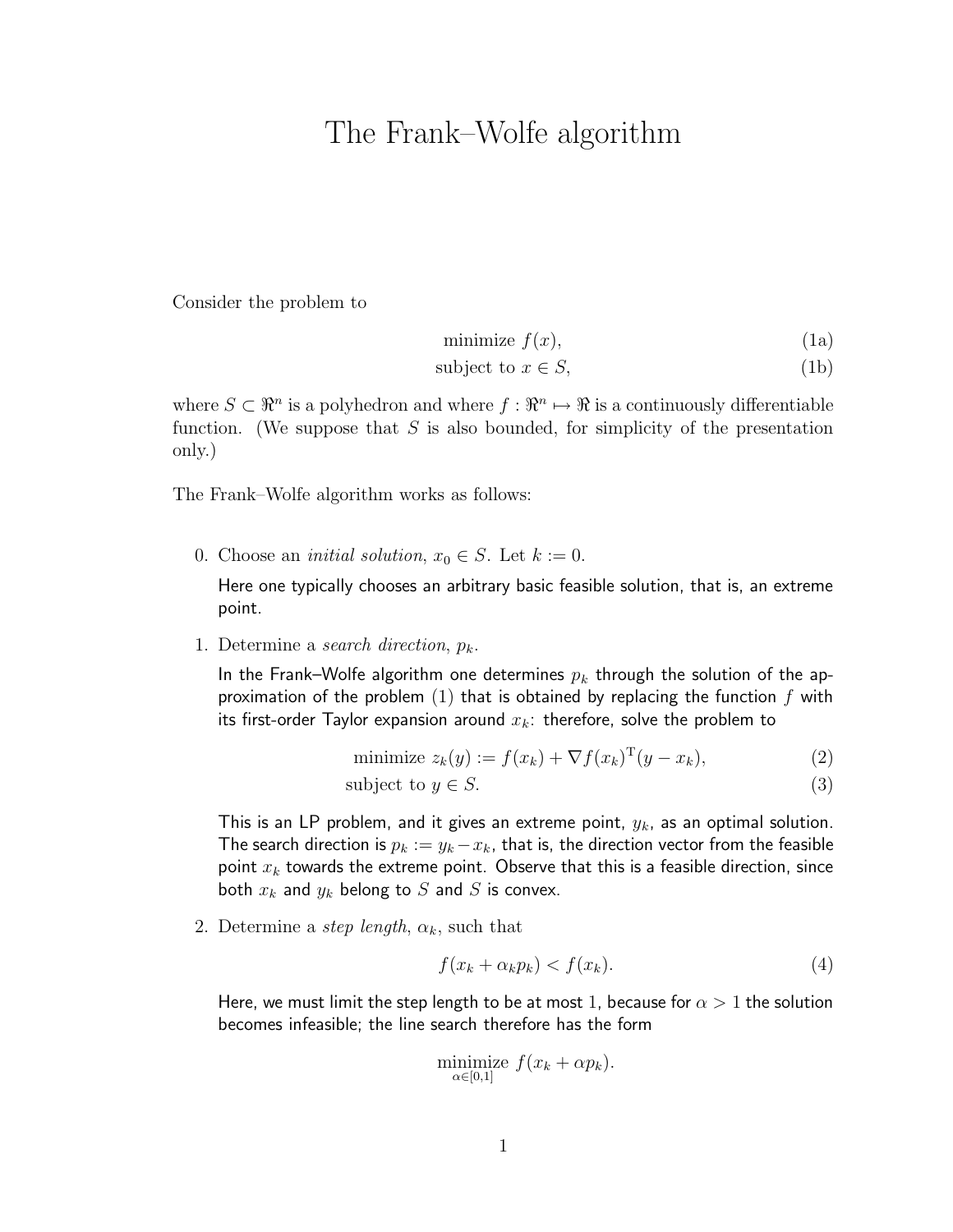3. New iteration point:

$$
x_{k+1} = x_k + \alpha_k p_k.
$$

4. If a *stopping criterion* is fulfilled  $\longrightarrow$  Stop!  $x_{k+1}$  is an approximation of  $x_*$ . Otherwise, let  $k := k + 1$ , and go to 1.

What is left is (a) to motivate why the search direction  $p_k$  is a descent direction, so that we are guaranteed to be able to fulfill  $(4)$ , and  $(b)$  to find good termination criteria.

We say that  $x\in S$  is stationary if  $\nabla f(x)^\mathrm{T}(y-x)\geq 0$  for all  $y\in X.$  This is a necessary condition for x to be a local minimum. Because suppose otherwise, that  $x \in S$  is a local minimum for which  $\nabla f(x)^\mathrm{T}(\bar{y}-x) < 0$  holds for some  $\bar{y}\in S.$  But  $p:=\bar{y}-x$ is a feasible direction, so we therefore have that  $p$  is a feasible descent direction. This contradicts the local optimality of  $x$ .

We can now note that

$$
z_k(y_k) \le z_k(x_k) = 0.
$$

(The inequality stems from the fact that  $y_k$  solves the LP problem, but that may not be true for  $x_k$ .) If  $z_k(y_k) = 0$  it means that

$$
\nabla f(x_k)^{\mathrm{T}}(y - x_k) \ge 0, \quad \forall y \in S,
$$

that is,  $x_k$  is a stationary point. If this is true we terminate the algorithm with a stationary point at hand. Note: if f is convex, then  $x_k$  is a global minimum.

If, on the other hand,  $z_k(y_k) < 0$  holds, then this means that  $\nabla f(x_k)^{\mathrm{T}}(y_k-x_k) < 0$ , that is, the vector  $p_k := y_k - x_k$  towards the LP solution is a descent direction.

A more valuable termination criterion in practice is given by upper and lower bounds on the optimal objective value. This is valid for convex problems only! That is, what follows is valid if f is a convex function, but not otherwise. The basis for the arguments to follow is the known property that  $f$  is convex on  $S$  if and only if

$$
f(y) \ge f(x) + \nabla f(x)^{\mathrm{T}}(y - x), \qquad x, y \in S.
$$

We therefore have that

$$
z_k(y_k) = f(x_k) + \nabla f(x_k)^{\mathrm{T}}(y_k - x_k)
$$
  
\n
$$
\leq f(x_k) + \nabla f(x_k)^{\mathrm{T}}(x_* - x_k)
$$
  
\n
$$
\leq f(x_*)
$$

where the equality follows from the definition of the optimal solution to the LP problem, the first inequality by the fact that  $y_k$  solves this LP problem but not necessarily  $x_*,$  and the second inequality from the convexity of  $f$ . So, we have that at every iteration  $k$ ,

$$
z_k(y_k) \le f(x_*) \le f(x_k),
$$